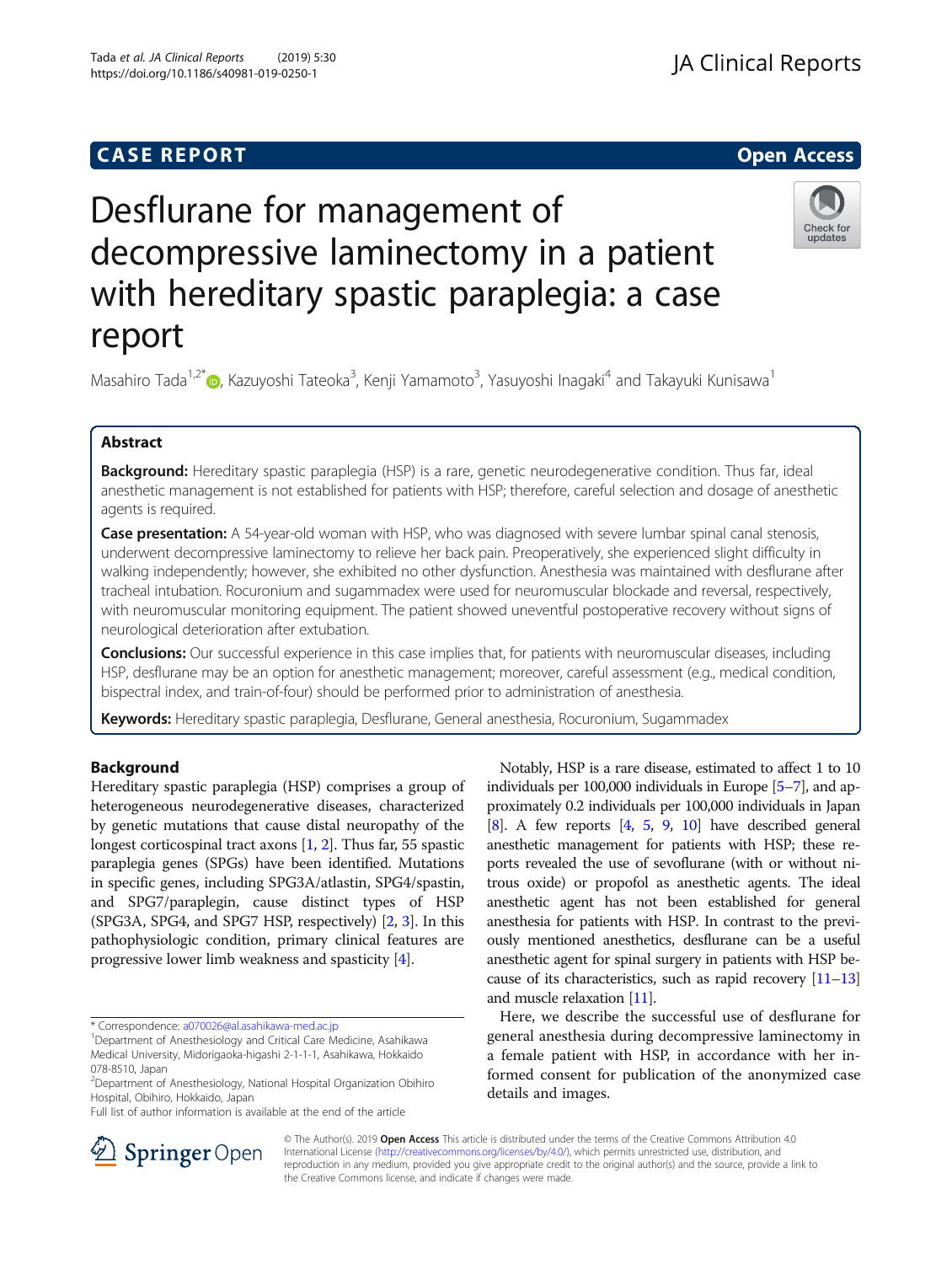#### Case presentation

A 54-year-old woman (height 156 cm, weight 48 kg) with a 15-year history of HSP was diagnosed with lumbar spinal canal stenosis. Her chief complaint was lower back pain upon standing. Her symptoms showed progressive worsening, with severe stenosis at L4/5; consequently, decompressive laminectomy was scheduled to relieve the pain. Neurological examination revealed respective left and right straight-leg raise angles of 50° and 50°, bilateral patellar tendon reflexes were exaggerated, bilateral Achilles tendon reflexes were absent, and left and right manual muscle testing showed (5, 5; 2, 2; 3, 3; and 3, 3 [left and right, respectively]) at the tibialis anterior, lower limb extensor group, lower limb flexor, and gastrocnemius muscles, respectively. Although the patient experienced slight difficulty in standing and walking, she exhibited no dysfunction in the upper limbs; moreover, she showed no bladder or rectal disturbances. Tactile sensory function was intact. She began rehabilitation, comprising standing and walking training to achieve stable walking. She received intrathecal baclofen therapy (38 mcg/day), which relieved the symptom of spasticity.

The patient had undergone laparoscopic unilateral salpingo-oophorectomy using general anesthesia with propofol, remifentanil, and rocuronium, 2 years prior to the present operation. There were no adverse events, such as malignant hyperthermia. Preoperative examinations during the current surgery (e.g., electrocardiography, spirometry, laboratory data, and chest radiography) were unremarkable. The Mallampati classification was I, and the degree of mouth opening (i.e., initial interincisal distance) was > 35 mm. The patient had no smoking history. The patient presented to the hospital 1 day prior to surgery. She was permitted to move using a wheelchair and had no other limitations with regard to her behavior in the ward.

To measure the train-of-four (TOF), TOF-Watch (NIHON KOHDEN Corporation, Tokyo, Japan) was used as a peripheral nerve stimulator; neuromuscular activity was monitored at the adductor pollicis muscle in response to ulnar nerve stimulation. Before induction of general anesthesia, the left radial artery was catheterized for arterial line and blood gas assessment (BGA), which revealed a partial pressure of arterial carbon dioxide (PaCO<sub>2</sub>) of 36.9 mmHg and a partial pressure of arterial oxygen (PaO<sub>2</sub>) of 82.6 mmHg.

After pre-oxygenation, general anesthesia was induced using propofol (60 mg [1.2 mg/kg]) and remifentanil (0.3 mcg/kg/min) for rapid induction; rocuronium (10 mg) was then infused. When the TOF ratio decreased and TOF counts reached 4 (2 min after initial rocuronium infusion), additional rocuronium (10 mg) was added (a total of 20 mg rocuronium was administered). TOF counts reached 0 after additional rocuronium administration. Tracheal tube intubation was performed easily using a videolaryngoscope (Airway Scope, AWS-S100, HOYA, Tokyo, Japan). Anesthesia was maintained using desflurane (end-tidal concentration 4.0–4.2%) in oxygen and air (fraction of inspired oxygen 0.4) and remifentanil (0.1– 0.4 mcg/kg/min). Fentanyl (50 mcg/dose or 100 mcg/ dose) was infused (total of 250 mcg, i.e., 5 mcg/kg was administered). Rocuronium (10 mg) was infused (0.2 mg/kg) when TOF count reached 1. The total dosage of rocuronium was 40 mg in 2.5 h. Vital signs and bispectral index (approximately 40) were stable intraoperatively. In total, 1.4 L of crystalloid was infused intraoperatively. Sufficient akinesia was achieved, and surgery was completed safely.

Neuromuscular blockade was reversed using sugammadex 100 mg (2 mg/kg); postoperative TOF counts were 4. A TOF ratio > 0.9 was obtained. The patient uneventfully emerged from anesthesia. She was rapidly able to follow instructions and breathe spontaneously while intubated and demonstrated adequate tidal volumes before extubation.

After extubation, oxygen saturation remained > 99% when supplying oxygen at 3 L/min. Her respiratory rate was 16 breaths/min and  $PaCO<sub>2</sub>$  and  $PaO<sub>2</sub>$  were 46.4 mmHg and 150 mmHg, respectively. Other parameters were approximately identical to their preoperative measurements. The patient's respiratory condition was stable, without signs of neurological deterioration.

The patient postoperatively used NSAIDs when she experienced wound pain or headache without opioids. One week postoperatively, the patient exhibited fever, which led to a diagnosis of wound infection. She underwent curettage, and the wound was washed and drained. Antibiotics were used to enable her to recover from the wound infection. The patient was recommended bed rest postoperatively; she was permitted to reposition to Fowler's position if there was no pain. On postoperative day 12, the drain tube was removed, and she was allowed to move using a wheelchair. The patient restarted rehabilitation on postoperative day 18. She trained by standing and walking and gradually recovered to her preoperative level of mobility. She was finally discharged home on postoperative day 43.

#### **Discussion**

Our experience in this case indicates that, for patients with HSP, desflurane can be successfully used to maintain general anesthesia during decompressive laminectomy, in combination with commonly used agents (propofol and remifentanil). Earlier studies reported the use of sevoflurane  $[4, 9, 10]$  $[4, 9, 10]$  $[4, 9, 10]$  $[4, 9, 10]$  $[4, 9, 10]$  and propofol  $[5]$  $[5]$  $[5]$  for the management of various surgeries in patients with HSP.

HSP is associated with multiple difficulties in anesthetic management because it involves neurodegenerative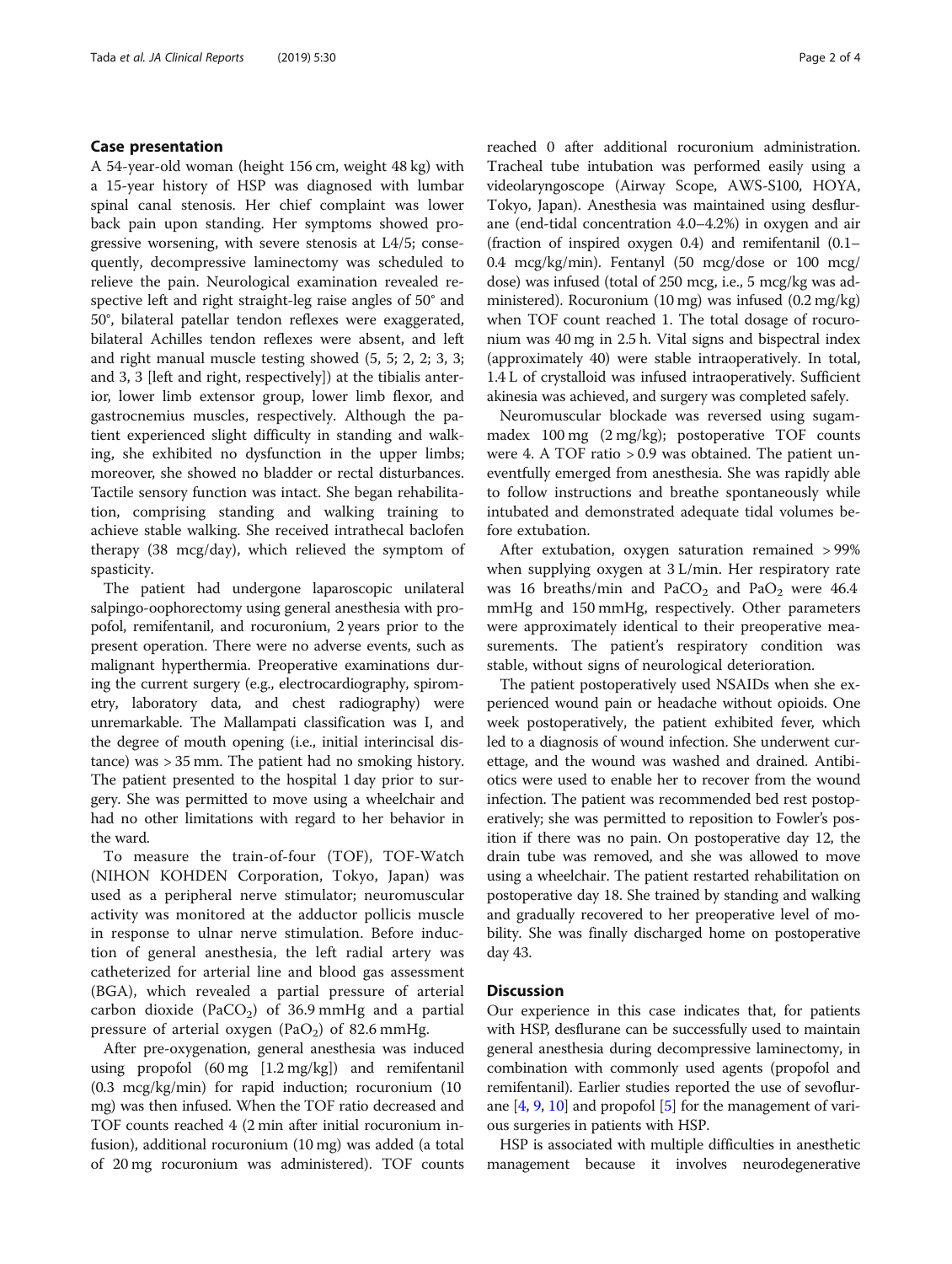<span id="page-2-0"></span>disease; therefore, it is important to correctly establish the pathophysiology of affected patients. First, perioperative respiratory complications can occur; such complications include pulmonary infections. Patients with neurological diseases commonly exhibit poor respiratory muscle function, with associated reduction of respiratory reserve. Second, administration of depolarizing muscle relaxants, such as suxamethonium, can cause hyperkalemia. Third, such patients may be hypersensitive to non-depolarizing muscle relaxants [\[14\]](#page-3-0); therefore, normal or slightly increased doses may be sufficient for intubation. In this case, the patient exhibited no respiratory dysfunction. Indeed, preoperative spirometry testing and BGA remained intact. Postoperatively, the patient's respiratory muscles sufficiently recovered from the muscle relaxant; this was reflected in clinical signs, neuromuscular monitoring, and postoperative BGA. She experienced no pulmonary infections postoperatively.

Compared to suxamethonium, which may cause hyperkalemia, rocuronium is considered appropriate for intubation in neurodegenerative patients [\[10\]](#page-3-0). However, patients with HSP may exhibit altered sensitivity to rocuronium, compared to non-HSP patients [\[10\]](#page-3-0); therefore, the effect of muscle relaxants should be monitored. Notably, peripheral nerve stimulation is reportedly an unreliable guide for relaxant dosages in patients with upper motor neuron lesions [\[15\]](#page-3-0); nevertheless, it is necessary to use muscle relaxant carefully and to closely monitor clinical states and peripheral nerve stimulation results.

Classification of neurodegenerative disorders, including HSP, is a complicated process and can mask other diseases; however, genes responsible for some neurodegenerative diseases have been detected recently [\[16](#page-3-0)]. For safe anesthetic management, adequate assessment of the patient's disease is needed, in order to correctly judge the risks and benefits of each anesthetic strategy.

Thus far, specific problems concerning anesthetic management for patients with HSP, relative to other motor neuron diseases, have not been established in the literature; however, Ponsonnard et al. [\[5](#page-3-0)] noted that HSP comprised a heterogeneous group of genetic diseases, such that there was no certainty that anesthetic drugs would have the same action among all variants of HSP. Careful perioperative monitoring and assessment of the effect of anesthetic drugs are needed. For this purpose, desflurane with bispectral index enables simple anesthetic management because the target expiratory concentration can be adjusted on the basis of its solubility [\[11\]](#page-3-0). In this case, the patient exhibited no dysfunction, except in the lower limbs. We believed there was a low risk involved in performing general anesthesia with intubation using desflurane with careful monitoring; there were no perioperative problems.

Here, we have described the successful use of desflurane for general anesthesia to manage complications associated with neurological conditions during decompressive laminectomy in a patient with HSP. We suggest that desflurane, in combination with other routinely used and established anesthetics, is a satisfactory anesthetic agent for such patients. Importantly, desflurane may be an option for safe and effective anesthetic management if the patient's disease condition and anesthetic states are closely and carefully monitored.

#### Abbreviations

BGA: Blood gas assessment: HSP: Hereditary spastic paraplegia: PaCO<sub>2</sub>: Partial pressure of arterial carbon dioxide; PaO<sub>2</sub>: Partial pressure of arterial oxygen; TOF: Train-of-four

#### Acknowledgements

The authors thank Editage [\(www.editage.jp](http://www.editage.jp)) for English language editing.

#### Funding

This research received no specific grant from any funding agency in the public, commercial, or not-for-profit sectors.

#### Availability of data and materials

The data are not available for public access because of patient privacy concerns, but are available from the corresponding author on reasonable request.

#### Authors' contributions

MT conducted anesthetic management and wrote the manuscript. KY and KT performed anesthetic management together with MT. YI and TK helped to write the manuscript. All authors approved the final manuscript.

#### Ethics approval and consent to participate

Not applicable

#### Consent for publication

Written informed consent was obtained from the patient for the publication of this case report and any accompanying images.

#### Competing interests

The authors declare that they have no competing interests.

#### Publisher's Note

Springer Nature remains neutral with regard to jurisdictional claims in published maps and institutional affiliations.

#### Author details

<sup>1</sup>Department of Anesthesiology and Critical Care Medicine, Asahikawa Medical University, Midorigaoka-higashi 2-1-1-1, Asahikawa, Hokkaido 078-8510, Japan. <sup>2</sup>Department of Anesthesiology, National Hospital Organization Obihiro Hospital, Obihiro, Hokkaido, Japan. <sup>3</sup>Department of Anesthesia, Nayoro City General Hospital, Nayoro, Hokkaido, Japan. 4 Department of Emergency Medicine, Nayoro City General Hospital, Nayoro, Hokkaido, Japan.

#### Received: 11 February 2019 Accepted: 16 April 2019 Published online: 30 April 2019

#### References

- 1. Faber I, Pereira ER, Martinez ARM, França M Jr, Teive HAG. Hereditary spastic paraplegia from 1880 to 2017: an historical review. Arq Neuropsiquiatr. 2017;75:813–8.
- 2. Lo Giudice T, Lombardi F, Santorelli FM, Kawarai T, Orlacchio A. Hereditary spastic paraplegia: clinical-genetic characteristics and evolving molecular mechanisms. Exp Neurol. 2014;261:518–39.
- 3. Reid E. Science in motion: common molecular pathological themes emerge in the hereditary spastic paraplegias. J Med Genet. 2003;40:81–6.